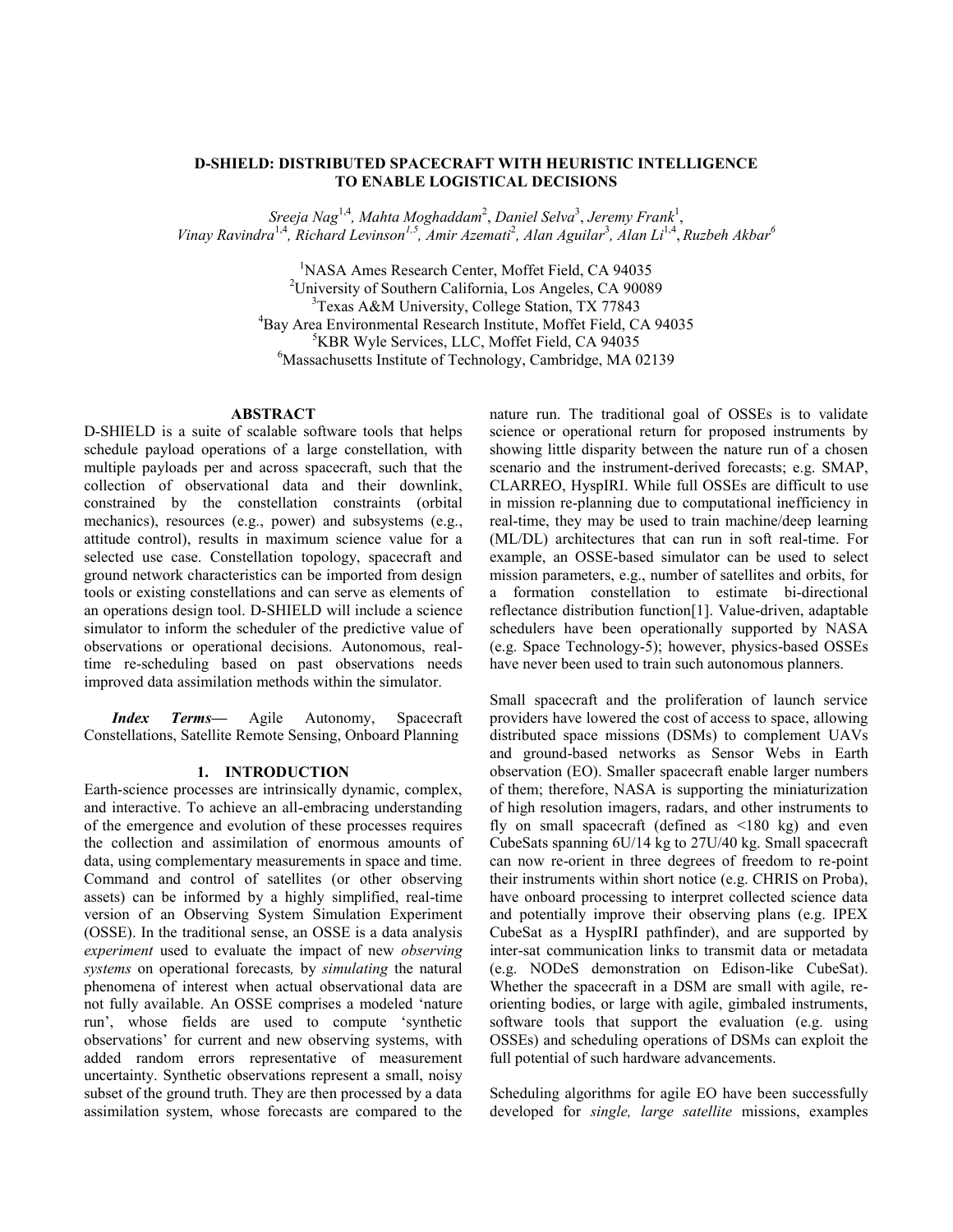being ASPEN for EO-1, the ASTER Radiometer on Terra, Ikonos commercial satellite, the geostationary yet-to-fly GEO-CAPE satellite[2], or image strips over Taiwan by ROCSAT-II. The problem of tasking multiple, diverse sensors was preliminarily addressed for aerial flight paths on NASA's INTEX-B flight data. Coordinated planners can handle a continuous stream of image requests, and agentbased schedules have been implemented for static execution on NASA's Deep Space 1. However, scheduling tools for single spacecraft or non-orbital aircraft are not necessarily scalable to large constellations. For example, stochastic algorithms are accurate, but at the unacceptable cost of initial condition dependence, exponential time to converge or large training sets. Scheduling observations for *constellations of large satellites with payload re-pointing* has been formulated for the French Pléiades constellation and COSMO-SkyMed constellation of synthetic aperture radars. However, these schedulers are specific to large spacecraft. Small satellites need to re-orient their full body to point to evolving targets, thus need special consideration of steering dynamics. Schedulers for *CubeSat constellations*, such as the 200+ Dove spacecraft fleet operated by Planet Lab, Inc. assume static orientation of the sensor in orbit and only schedule duty cycles for payload power. Accounting for *full re-orientation in multi-spacecraft missions* imposes computationally expensive constraints on scheduling spacecraft slews between payload operations. It is only recently that scheduling with slew-time variations[3] has shown reasonable convergence using hierarchical division of assignment and step-and-stare approaches. Planet Labs has published a preliminary scheduler used to operate their agile Skybox spacecraft fleet. However, such agile observation schedulers cannot re-compute science value in real-time nor autonomously re-schedule. The increasing number of operational small sats with limited downlink bandwidth has spurred literature on *scheduling CubeSat data download from/to a network*; e.g. optimization of single or multiple CubeSat downlink to a network of ground stations (GS) within available storage, energy and access time constraints. While they use crosslinks to propagate planning information through the constellation, the tools are optimized for data downlink, and *not* for commanding better observations and science. Since they are agnostic to the data content (only size matters), payload type and concepts of operations, they are not particularly appropriate for custom Earth Science applications. Planners that negotiate task assignment without realistic orbital constraints[4], or simulate the orbits but not inter-satellite routing or pointing[5] are more common than those that consider both factors along with OSSE-driven science.

A ground-based, autonomous scheduling algorithm that optimizes the operations of small spacecraft attitude control systems (ACS) to maximize any black-box value function for a known constellation has been demonstrated[6]. A modified version of the algorithmic framework can be used



**Figure 1: Cartoon of a 3-sat DSM, with different instrument sets, using D-SHIELD to make coordinated decisions of pointing and instrument usage. Communication is intermittent since spacecraft may not always have line of sight (LOS).**

onboard in real-time, by leveraging inter-satellite links implementing the delay/disruption tolerant network (DTN) paradigm - a standard for routing in dynamic, intermittent operations environment. Improved coordination among multiple spacecraft generated more valuable measurements of fast changing precipitation and urban floods[7]. D-SHIELD will improve fidelity and extend the said framework to optimize the re-orientation and operations of *multiple payloads* for soil moisture applications with high variability in spatio-temporal requirements using a *hybrid approach* of DTN-enabled onboard and ground-based scheduling. The payloads will have different characteristics and inter-dependencies, and be heterogeneously distributed in a constellation. NASA has been investing in constellations; e.g., CYGNSS measures wind speed with 8 satellites, and TROPICS will increase temperature/pressure profiles of tropical cyclones with 6 spacecraft. D-SHIELD would make such constellations more responsive to evolving observables.

## **2. PROPOSED METHODOLODY**

D-SHIELD comprises three components, as seen in [Figure](#page-2-0)  [2:](#page-2-0) [A] *an intelligent scheduler* that can be run on the ground in a centralized manner or onboard spacecraft in a distributed manner, to help operate agile DSMs for reactive remote sensing, i.e., we support the development of a new observing strategy. Scheduled tasks include heterogeneous payload operations, spacecraft re-orientation for payload repointing, payload coalitions across spacecraft for coordinated observation, inter-sat crosslink and downlink. The scheduler is informed by [B] *an observable science simulator* that not only enables its operational choices, but also enables the comparison of intelligent, agile DSMs complementing traditional approaches, against traditional missions alone. The scheduler system is packaged into [C] *an operations tradespace analyzer*, that will evaluate the performance of the system, and inform various trade-offs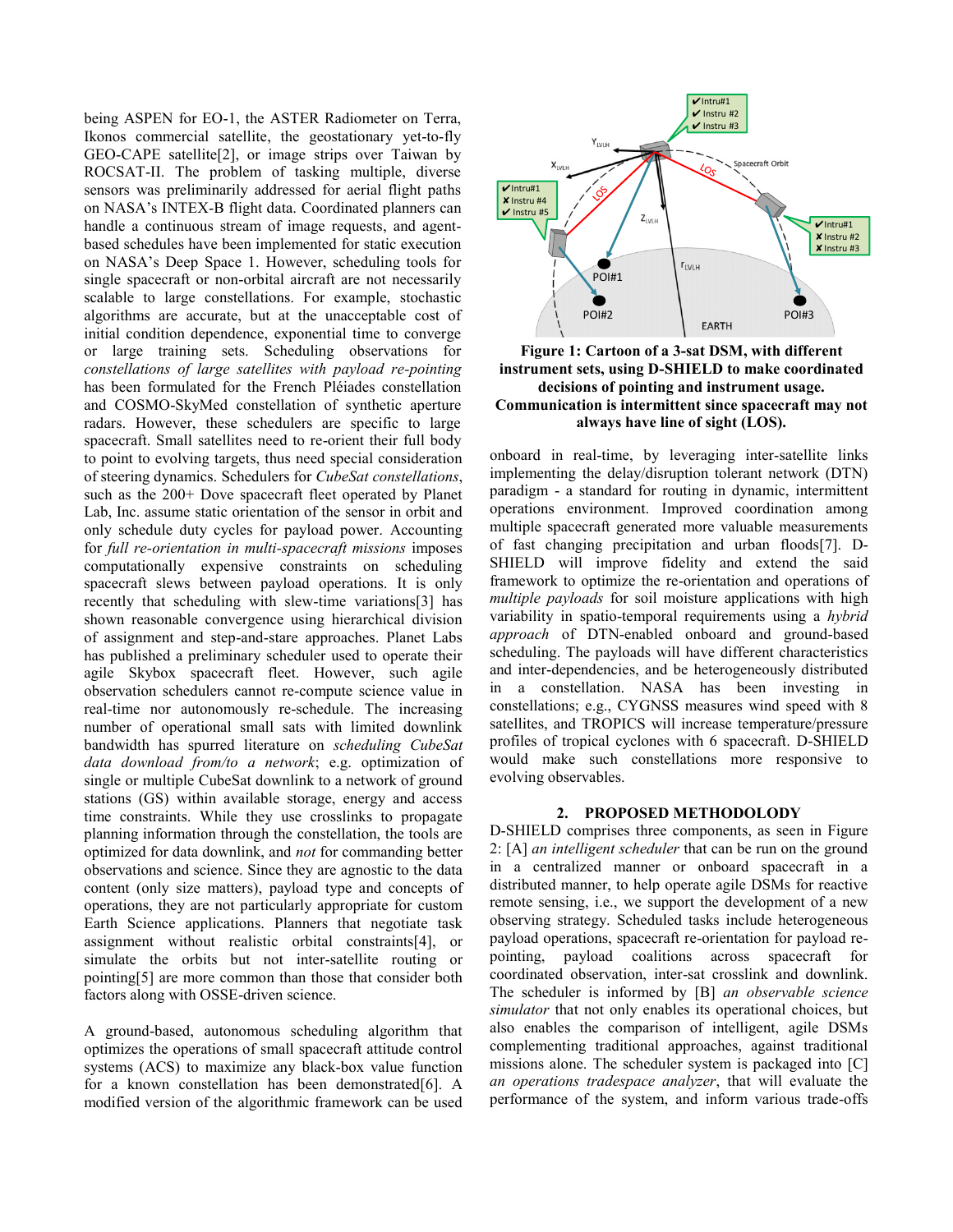

<span id="page-2-0"></span>**Figure 2: Information Flow chart of the D-SHIELD Technology (Scheduler + Science Simulator) and Assessment plan (using Analyzer, which also serves as the User Interface)**

such as running it onboard or on ground, for a given relevancy scenario (e.g. an urban flood vs. monitoring melting snow). The analyzer may also serve as a plug-in into an external constellation/spacecraft/instrument design, to inform how operations affect decisions on the number of spacecraft, instrument characteristics, etc. The constellation architecture can be an output from a design tool (e.g. TAT-C[8]) or a current fleet (e.g. Digital Globe). The Analyzer also informs the hybridization ratio (when will the scheduler run on the ground optimizing for all sats using downloaded data in a centralized manner and uploading schedules during overpasses, and when will it run onboard spacecraft in a distributed across the constellation using cross-linked data as it comes through the DTN?) as a function of science requirements, inter-sat comm, onboard processing capabilities, etc. The framework will be scalable to dozens of spacecraft. While it is agnostic to size, we will ensure that it is implementable on small spacecraft because they have tighter resource constraints, and are more likely to be deployed in large numbers. In the future, the scheduler can be integrated with open-source flight software such as SpaceCubeX or Core Flight Software (cFS), or ground software such as Univ. of Hawaii's COSMOS.

# **3. INITIAL RESULTS**

The D-SHIELD Scheduler's output is a series of (*GP/S, tStep, Instru*) tuples that informs the satellite that it should orient its instrument *instru* toward grid point *GP* or satellite *S* at time *tStep*, and turn it on*.* The instruments include the scientific payloads and radio(s). The relative value of observing a grid point *(GP)* with an *Instru* at *tStep,* and other operational parameters (e.g. solar viewing angle, offnadir pointing angle, distance between observations) are iteratively received from the Science Simulator, which continuously re-evaluates value based on past observations per the executed schedule. This feedback loop allows D-SHIELD to make up for missed/incorrect observations, and changing targets.

Three of six modules that inform Scheduler's Optimizer have been prototyped- The *orbital mechanics (OM)* module propagates the given constellation orbits, discretizes the regions of interest into grid points and computes possible coverage per the given instrument specs, and access opportunities between the constellation and a given Ground Station (GS) network. The OM module also calculates LOS between satellites (contact map), inter-sat distances in the constellation at any time, and priority of bundle delivery (based on the ordering of satellites expected to access a region from the time of packet generation) for inter-sat exchange. The *ACS module* uses the OM's outputs, with known satellite and component characteristics to compute: the time required by any satellite at a given time to slew from one gridpoint to another (while orbiting), resultant power consumption, momentum and stabilization profiles. In a highly dynamic environment with moving sensors and limited resources on a small sat, the accuracy and speed of this computation is paramount. If the (typically large) spacecraft is static with gimbaled instruments or beam steering instead of full body re-orientation (typically small sat), the modular ACS can be modified, or replaced by